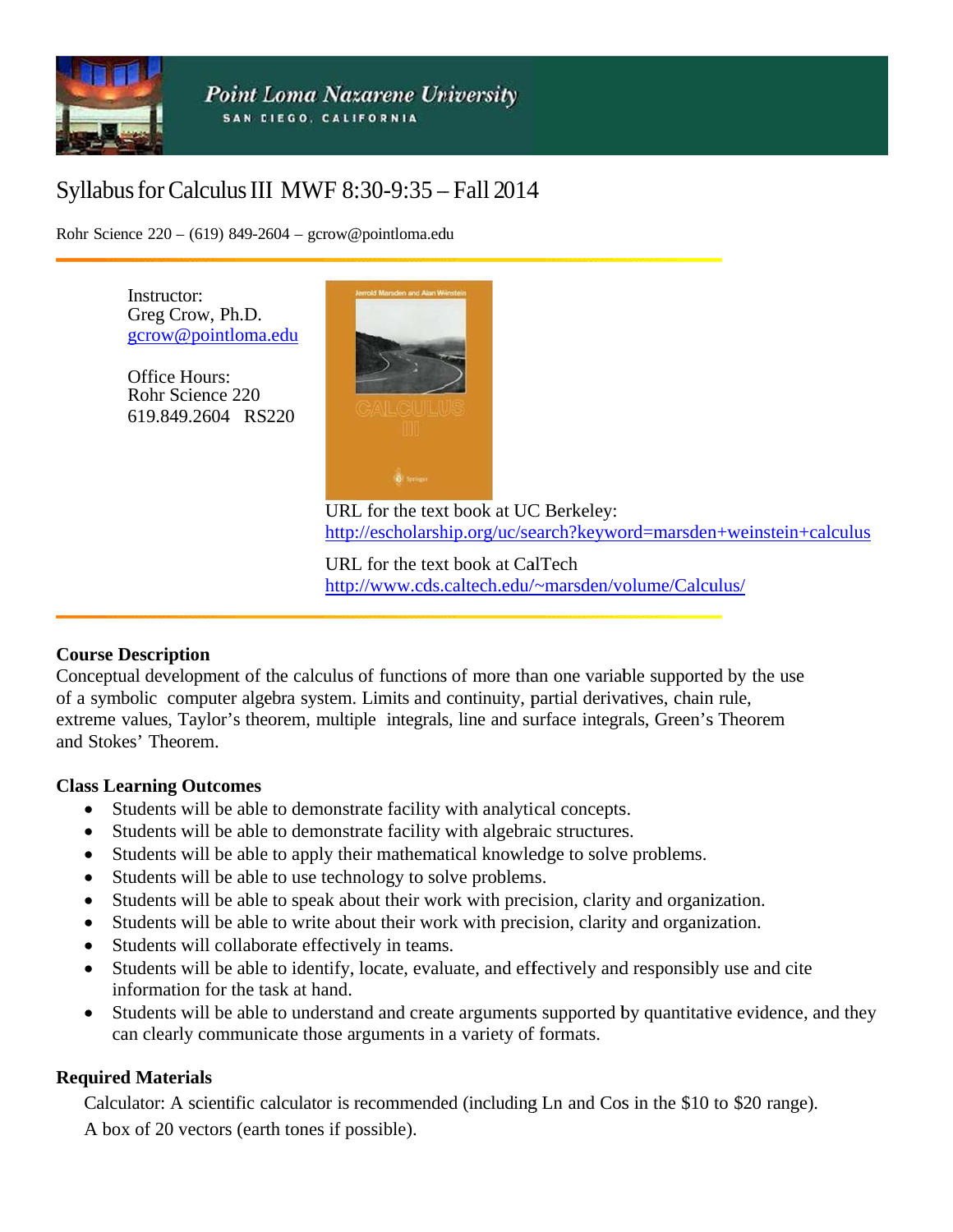#### **Comment**

We will try and avoid the following pitfall:

At the beginning college level, visualization is a big part of understanding. Consequently, students who are operating with few mental pictures are not really learning mathematics. Their calculus consists of a vast series of algorithms and a complicated cataloging system which tells them which procedure is used when. The effort put into this kind of teaching and learning is largely wasted: memorized algorithms are soon forgotten and, worse still, such courses perpetuate the idea that math involves doing calculations rather than thinking [emphasis added].

(by Deborah Hughes Hallet in *Visualization and Calculus Reform,* in the collection *Visualization in Teaching and Learning Mathematics*, edited by Zimmerman and Cunningham (MAA notes \#19))

#### **Homework**

The homework is designed to allow you to grasp the concepts of Multivariable Calculus; it is not an end in itself. Assignments will be announced on Monday, Wednesday and Friday. The work will be due on the following Friday. The problems from the text may be submitted entirely on paper in written or in Word®, Scientific Word®  $(LaText)$ , Excel<sup>®</sup>, or Maxima format or any coherent combination of these.

## **Groups**

There is almost a century of research showing that academic achievement, productivity, and self-esteem improve dramatically when students work together in groups. This method emphasizes teamwork, cooperation and support by others, rather than isolation and competition in learning.

You will be randomly assigned to a group on a four to eight week basis. Certain homework problems will be assigned to each group. If selected, your group will present their assigned problems to the class. Absence or obvious lack of participation will lower your semester homework grade by up to 10% per week.

**Examinations and the Final Examination**. Examinations and the Final Examination will include problems and questions over material assigned in the text, readings and handouts, as well as material presented in class. No examination shall be missed without prior consent or a well documented emergency beyond your control. A score of zero will be assigned for an examination that is missed without prior consent or a well documented emergency beyond your control.

The examination schedule is included in the daily schedule. This instructor does not intend to accept excuses such as poor communication with parents, benefactors, surf team sponsors and/or travel agents.

# **Grading Policies**

| <b>Grading Distribution</b>    | Percent |
|--------------------------------|---------|
| Three Examinations at 15% each |         |
| Final Exam                     |         |
| Homework (text exercises)      | 25      |
| Total                          | 10C     |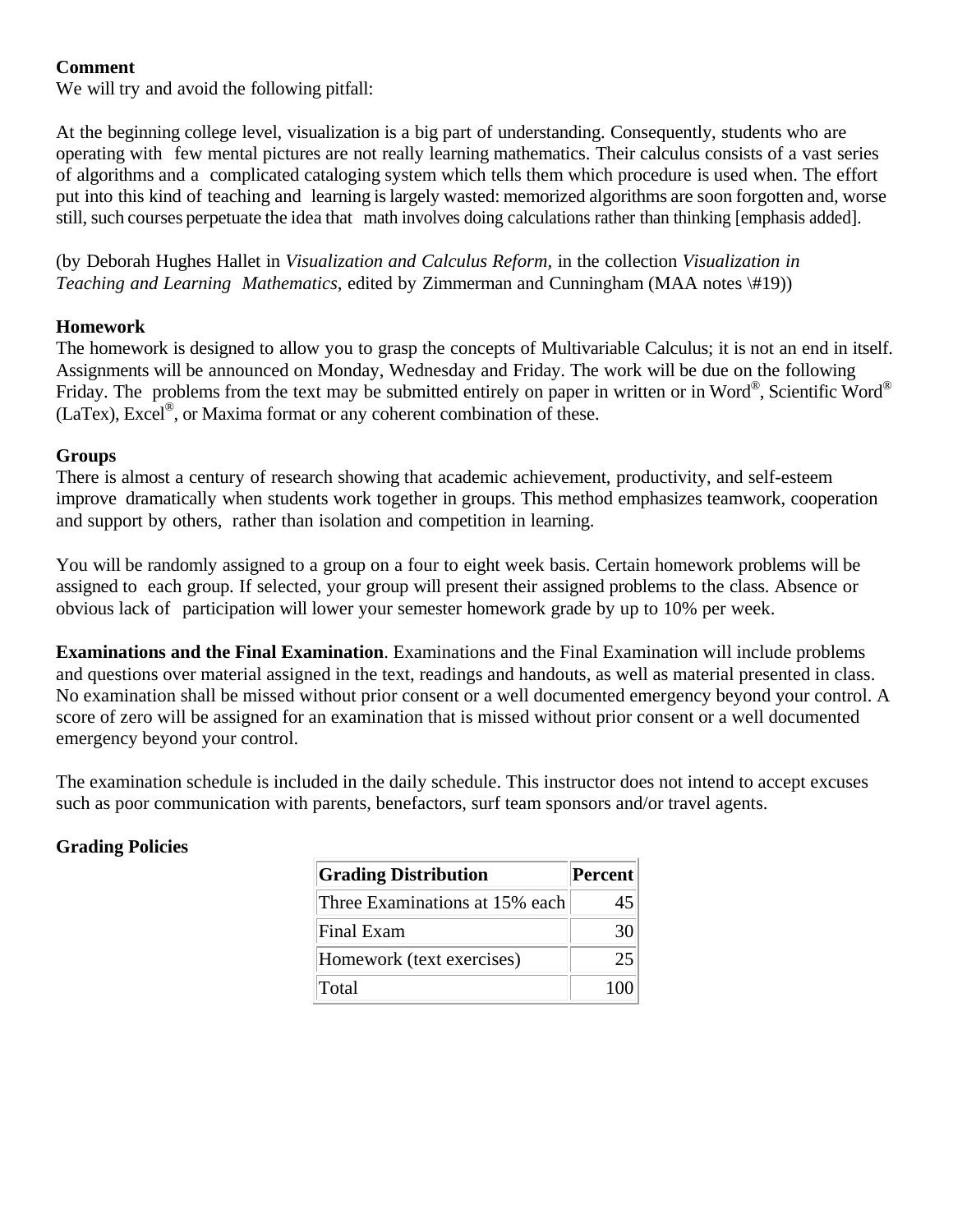#### **Grading scale**

Grades are based on the percentage of points accumulated in each category throughout the course with the following exception. A student must pass at least one of Exam 1, Exam 2, Exam 3 or the Final Exam in order to pass the class. That is, a score of 60% must be achieved on one of the Exams, or else the final grade will be an F regardless of all other point totals. Approximate minimal percentages required to obtain a given grade are:

| <b>Grading Scale in percentages</b> | A | В                                                                 |                                    |  |
|-------------------------------------|---|-------------------------------------------------------------------|------------------------------------|--|
|                                     |   |                                                                   | $(87.5, 90)$ (77.5, 80) (67.5, 70) |  |
|                                     |   | $[[92.5, 100] \, [[82.5, 87.5] \, [[72.5, 77.5] \, [[62.5, 67.5]$ |                                    |  |
|                                     |   | $[90, 92.5]$ [80, 82.5) [70, 72.5) [60, 62.5)                     |                                    |  |

Other factors that affect grades are

- Late work. A written assignment or computer assignment is late if it is not received at the beginning of class on the due date. Late work need not be accepted. Work accepted late may be assessed a penalty. Make-up tests (or the exam) will be given only by arrangement with the instructor for reasons of documented emergency.
- Questions on written assignments and exams: Written assignments and test/exam questions and problems must be formulated carefully in terms of words and symbols used in the course. Credit is determined by the degree to which answers and solutions respond to the specific question or problem stated. Maximize your credit by learning the language and symbols of the course.
- Format for Written Assignments. Assignments collected must be prepared in a style suitable for grading. Please use the format demonstrated at the Harvey Mudd website (https://www.math.hmc.edu/homework/ ) LaTeX typesetting is not required. The following guidelines are used to determine credit
	- o the organization must be easy to follow the work must be legible
	- o complete solutions must be written for problems (not just answers); solutions must be clearly marked use complete sentences to answer questions

#### **Attendance Policy**

Attendance is expected at each class session. In the event of an absence you are responsible for the material covered in class and the assignments given that day. Here is the university's stated policy on attendance:

Regular and punctual attendance at all classes in which a student is registered is considered essential to optimum academic achievement. Therefore, regular attendance and participation in each course are minimal requirements to be met. There are no allowed or excused absences except as approved in writing by the Provost for specific students participating in certain university-sanctioned activities. Excused absences still count toward the 10%-20% limits, but allow students to make up work, quizzes, or tests missed as a result of a university-sanctioned activity. Activities of a unique nature, such as labs or other activities identified clearly on the syllabus, cannot be made up except in rare instances when instructors have given advanced, written approval for doing so. Whenever the number of accumulated absences in a class, for any cause, exceeds ten (10) percent of the total number of class meetings, the faculty member should send an e-mail to the student and the Vice Provost for Academic Administration (VPAA) warning of attendance jeopardy. If more than twenty (20) percent of the total number of class meetings is reported as missed, the faculty member or VPAA may initiate the student's deenrollment from the course without further advanced notice to the student. If the date of deenrollment is past the last date to withdraw from a class, the student will be assigned a grade of W or WF consistent with university policy in the Grading section of the catalog. There are no refunds for courses where a de-enrollment was processed.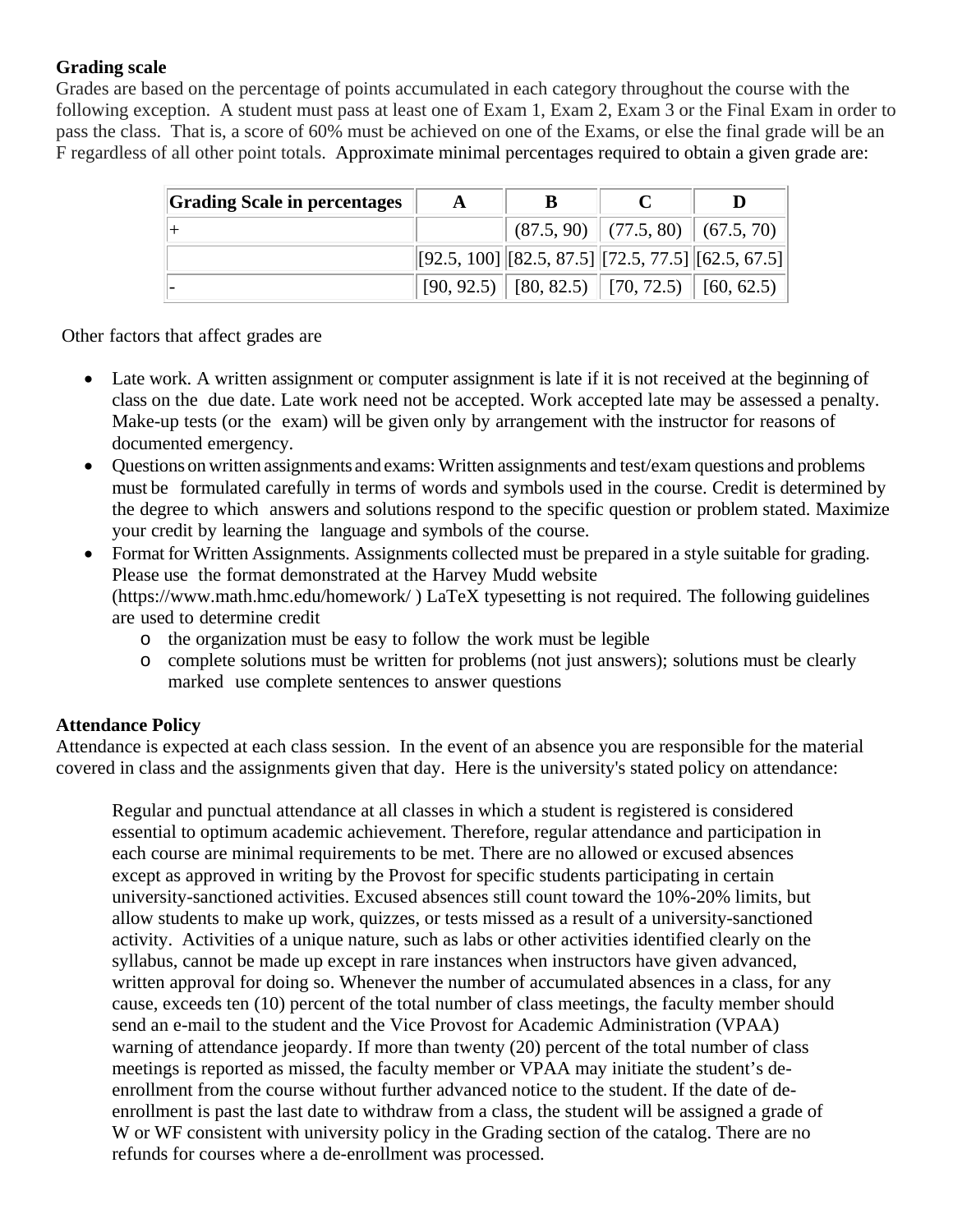For more details see the PLNU catalog: http://catalog.pointloma.edu/content.php?catoid=14&navoid=1089#Class\_Attendance

If you miss 10% of the class, you will receive a warning. If you miss 20% of the class, you will be automatically de-enrolled.

## **Class Enrollment**

It is the student's responsibility to maintain his/her class schedule. Should the need arise to drop this course (personal emergencies, poor performance, etc.), the student has the responsibility to follow through (provided the drop date meets the stated calendar deadline established by the university), not the instructor. Simply ceasing to attend this course or failing to follow through to arrange for a change of registration (drop/add) may easily result in a grade of F on the official transcript.

## **Classroom Attire**

All students are expected to dress in ways that make the classroom a place where all students are comfortable and can work efficiently. Distracting attire is not permitted in the classroom. For example, attire associated with the "rush" activities of fraternities and sororities simply causes too many distractions in the classroom. If you choose to "rush" one of the fraternities or sororities, please make sure the "rush" officials know that "rush" attire will not be allowed in this classroom.

## **Academic Accommodations**

While all students are expected to meet the minimum academic standards for completion of their courses as established by the instructor, students with special needs may require academic accommodations. At Point Loma Nazarene University, students requesting academic accommodations must file documentation with the Disability Resource Center (DRC), located in the Bond Academic Center. Once the student files documentation, the Disability Resource Center contacts the student's instructors and provides written recommendations for reasonable and appropriate accommodations to meet the individual needs of the student. This policy assists the university in its commitment to full compliance with Section 504 of the Rehabilitation Act of 1973, the Americans with Disabilities (ADA) Act of 1990, and ADA Amendments Act of 2008, all of which prohibit discrimination against students with special needs and guarantees all qualified students equal access to the benefits of PLNU programs and activities. For more details see the PLNU catalog: http://catalog.pointloma.edu/content.php?catoid=14&navoid=1089#Academic\_Accommodations

Students in need of academic accommodations as defined by the laws listed above, must discuss options with the professor within the first two weeks of class, and must complete the documentation process with the DRC within the first four weeks of class.

# **Academic Honesty**

The Point Loma Nazarene University community holds the highest standards of honesty and integrity in all aspects of university life. Any violation of the university's commitment is a serious affront to the very nature of Point Loma's mission and purpose. Violations of academic honesty include cheating, plagiarism, falsification, aiding academic dishonesty, and malicious interference. The details of PLNU's meaning of each of these words can be found in the PLNU catalog at:

http://catalog.pointloma.edu/content.php?catoid=14&navoid=1089#Academic\_Honesty

A student remains responsible for the academic honesty of work submitted in PLNU courses and the consequences of academic dishonesty beyond receipt of the final grade in the class and beyond the awarding of the diploma. Ignorance of these catalog policies will not be considered a valid excuse or defense. Students may not withdraw from a course as a response to a consequence.

A student who is caught cheating on any item of work will receive a zero on that item and may receive an "F"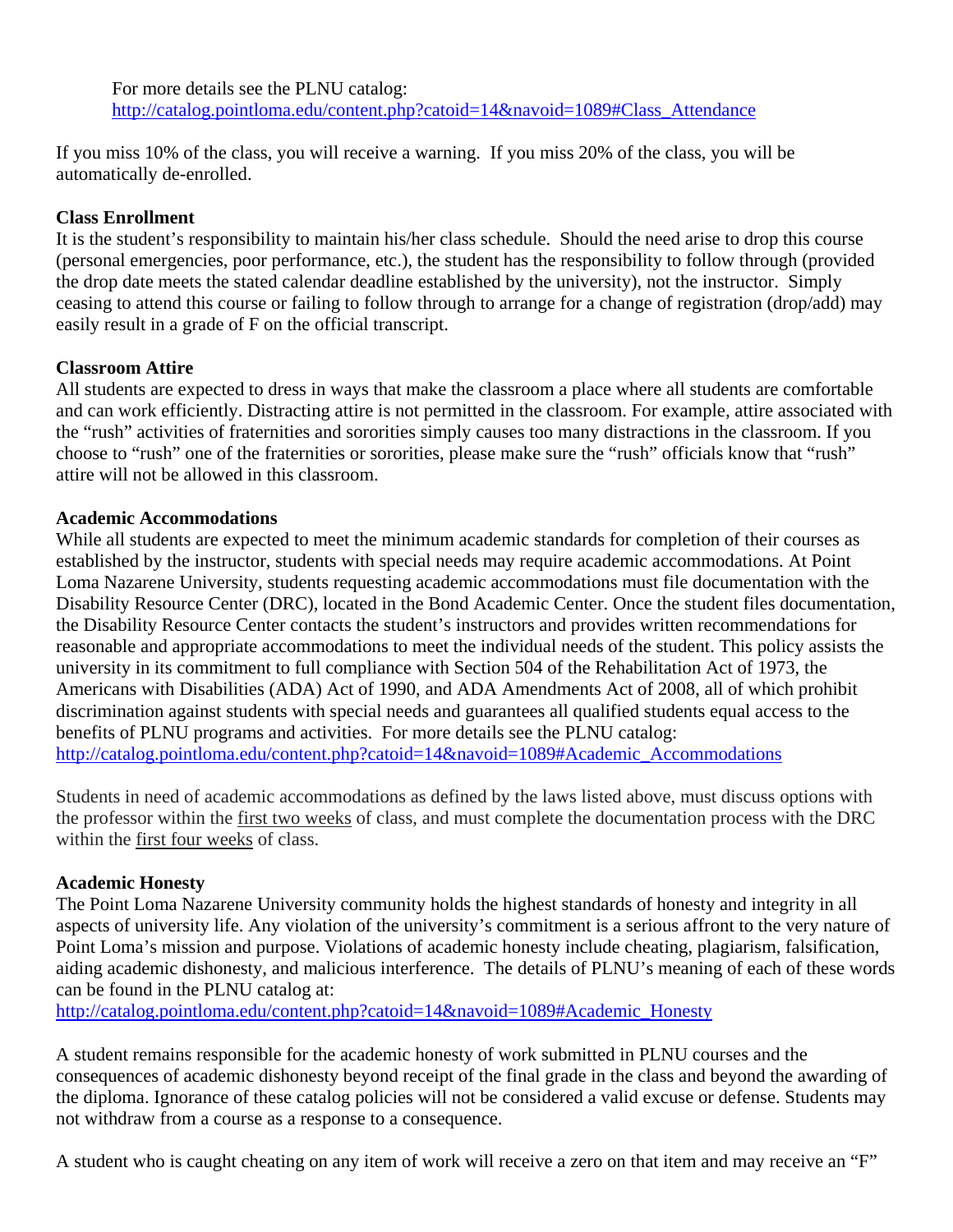for the semester. See the PLNU Catalog for a further explanation of the PLNU procedures for academic dishonesty (http://catalog.pointloma.edu/content.php?catoid=14&navoid=1089#Academic\_Honesty).

#### **Copyright Protected Materials**

Point Loma Nazarene University, as a non-profit educational institution, is entitled by law to use materials protected by the US Copyright Act for classroom education. Any use of those materials outside the class may violate the law.

#### **Final Exam: Date and Time**

The final exam date and time is set by the university at the beginning of the semester and may not be changed by the instructor. Only in the case that a student is required to take three exams during the same day of finals week is an instructor authorized to change the exam date and time for that particular student.

#### **The Final Exam is a Comprehensive Examination.**